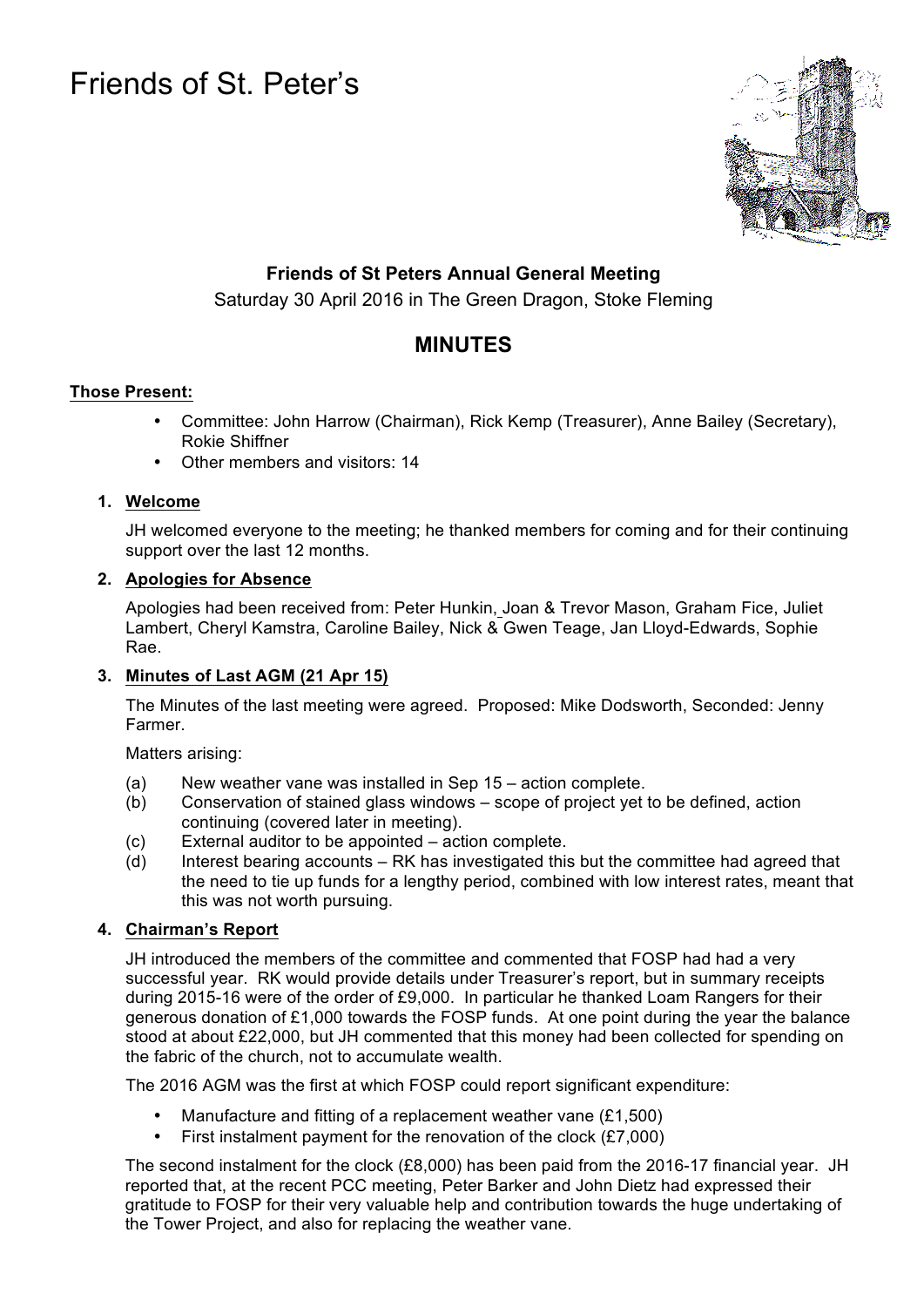The clock has now been taken away to the Crediton workshop of the Cumbria Clock Company and its return (fully overhauled, repainted and re-gilded) is expected in August, when the rest of the tower project work is complete.

JH said that all members should be proud and satisfied that FOSP has been able to support these projects. For the future, he mentioned the renovation of the church windows, raised at the last AGM and for which a preliminary quote of £11,000 had been received, but said that progress would be deferred until the tower project was complete. Further discussion on future projects would take place later in the meeting.

He expressed thanks to David Sharp for undertaking an audit of the accounts.

#### **5. Treasurer's Report**

The Financial Statement was circulated and is attached; it shows a current balance at 31 March 2016 of some £14,800. RK observed that this was a similar figure to last year's balance despite the fact that nearly £9,000 had been paid out.

Some 37 members have paid their subscriptions by Standing Order this year, up from 34 the previous year. This is much the preferred method of collecting subscriptions. Other members pay by regular or one-off cheques. It would be advantageous to increase the membership over the coming year. However, the major contribution to the funds has come from several major donations, both personal and from other local organisations. He recorded FOSP's gratitude for these.

In answer to a question from the floor about the Heritage Lottery Fund grant to the Tower Fund, JH explained the relationship between the Tower Fund – set up specifically for the tower renovation project, which would be complete within the current 12 months, and FOSP – who had contributed some of the funds for the tower project for the renovation of the clock and will continue to support the fabric of the church after the tower project is complete.

There were no further questions about the accounts, which were then approved, proposed by Rokie Shiffner, seconded by Sue Tweed.

#### **6. Committee Nominations/Election**

AB explained that the Constitution allowed for 5 committee members who could be re-elected if they were prepared to continue. All said they were so prepared and therefore the existing committee was re-elected en bloc. This was proposed by Robin Shiffner, seconded by Suzie Dodsworth, and carried unanimously.

JH went on to explain that, whilst there was no desire to expand the committee, a need was seen to co-opt other members, perhaps for an agreed period of time, to bring special skills to investigate and progress particular development projects. He thanked Sophie Rae (not present at this meeting) for agreeing to advise on attracting younger members of the community, and on the use of social networking. Other needs identified were as follows:

- Attracting new members JH explained how he had gone about starting the membership 6 years ago, by writing to addresses from the electoral roll and following up with a personal visit. This has been very successful but also time-consuming, and he would welcome someone to take on this role, with support and help from the rest of the committee, as this could impact significantly on the size of the membership.
- Technology FOSP currently has a website and a Facebook presence, maintained by AB. She would welcome assistance in developing this, and other social media outlets, as a means of attracting membership and raising money. (Post Meeting Note: Suzie Dodsworth has volunteered to take on this role and AB will liaise with her.)
- External Fundraising Someone would be welcome to look into the possibility of obtaining grants or other funds from charitable organisations. This would require research into possible sources of funding, and raising applications. Mike Simons said he had done this for Friends of the Flavel and Dartmouth Museum and, although not able to take a lead, he was happy to advise. He commented that normally such organisations would require recipients to be registered with the Charities Commission. FOSP is registered with HMRC for Gift Aid purposes, but will investigate the implications of full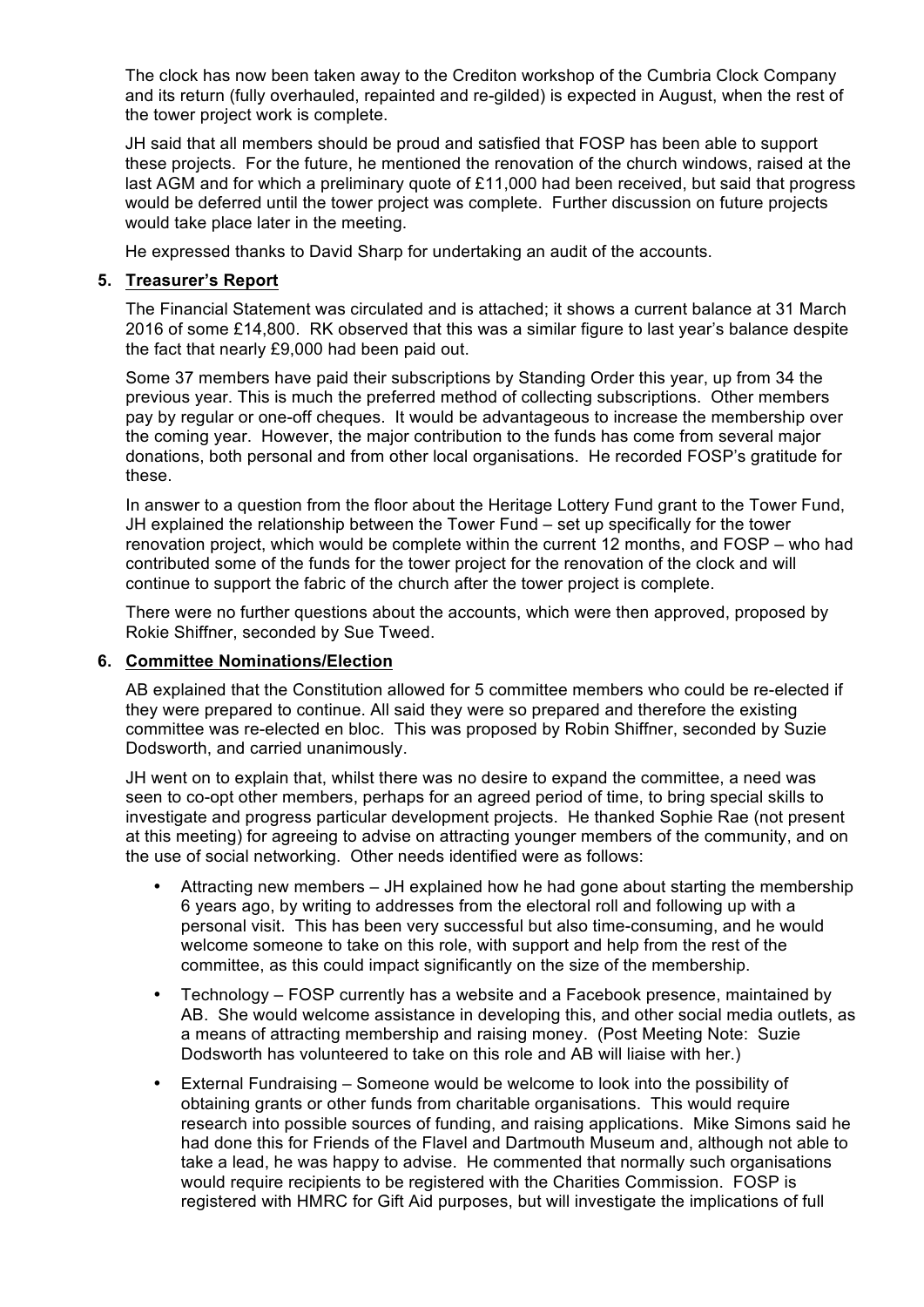Charity Commission registration. Normally specific projects need to be identified when bidding to these charitable organisations.

#### **7. Fundraising Plans for 2016/17**

RS outlined the plans for the coming year:

- a. "Picnic in the Park" a Village event to celebrate the Queen's  $90<sup>th</sup>$  birthday. Shakespeare's 400<sup>th</sup> anniversary and Midsummer's day, to take place in Sanders garden on the evening of Sunday 19 June. Grateful thanks were due to Mary and Geoffrey Newman for the use of their garden and marquee. It would be a "bring your own picnic" event with some entertainment and the opportunity to enjoy the magnificent views; tickets at £5 (£1 for children) and proceeds would go to village charities. RS asked members for additional ideas to enhance this event.
- b. For the autumn she is planning a talk by Annie Norton on Nepal; she was there at the time of the earthquake 2 years ago and knows the country well. Details of this have yet to be finalised.
- c. In the summer there was likely to be a low-key open gardens event at Westholme.

RS asked for any other ideas for new, enjoyable events to be forwarded to her, and commented that next spring might be an opportunity for another Village Concert.

#### **8. Any Other Business**

- The floor was invited to propose ideas for projects to support.
	- $\circ$  Mike Dodsworth asked about renovation of the organ. John Dietz explained that the organ was last overhauled in the 1960s and it was due another. 3-4 years ago he had obtained a quote for about £40,000, but the work was not done then because of other priorities.
	- $\circ$  The renovation of the windows was discussed. John Dietz explained that 4 windows needed repair. The glass is supported by rusting iron bars embedded in soft and crumbling "Ham Stone" stonework. The glass does not need replacing but it might need to be removed to carry out the other work. It would be a specialist job.
	- o RS mentioned the pulpit, which is becoming unstable.
	- $\circ$  Peter Bailey suggested a replacement flagpole, similar to the new weathervane, to include a new substantial bracket to strengthen the stonework of the parapet.

JH thanked members for their ideas. It was necessary to create a working list of projects, which the membership would need to prioritise. This would be particularly relevant when seeking funds external organisations.

• On behalf of the PCC, Peter Barker thanked FOSP for their support and enthusiasm. He commented that it is wonderful to have such an historic building, but it presents tremendous problems to look after. The PCC is very grateful.

There being no other business, JH thanked everyone for attending and contributing to the meeting with their suggestions. (Post Meeting Note: On behalf of FOSP, the committee thanked Peter Crowther of the Green Dragon for providing the venue, and coffee and biscuits for the meeting.)